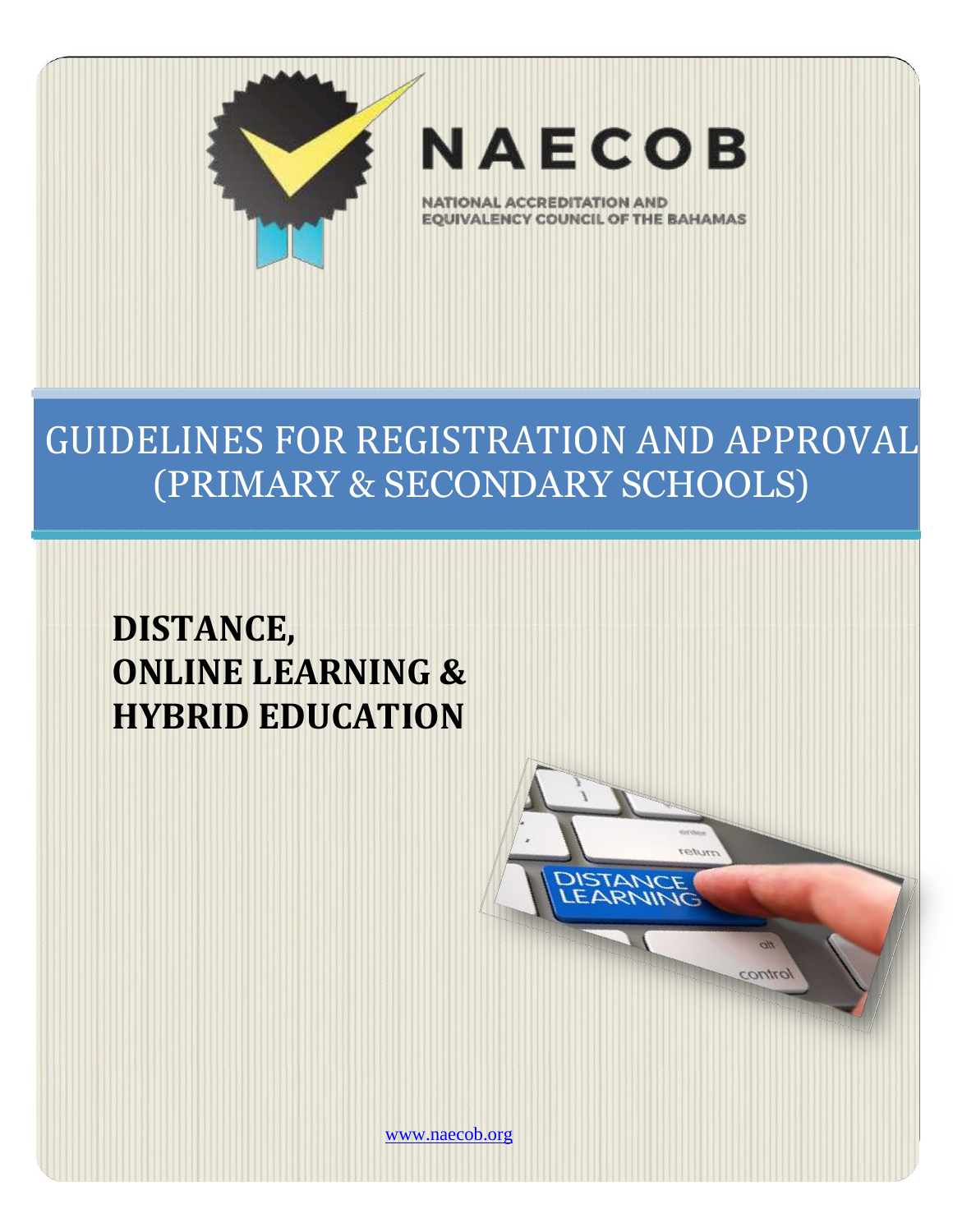Published by:

The National Accreditation and Equivalency Council of The Bahamas JFK Plaza West, JFK Drive P.O. Box N3913 Nassau, Bahamas.

Telephone: 242-328-8872/3 Fax: 242-328-8995

[www.naecob.org](http://www.naecob.org/)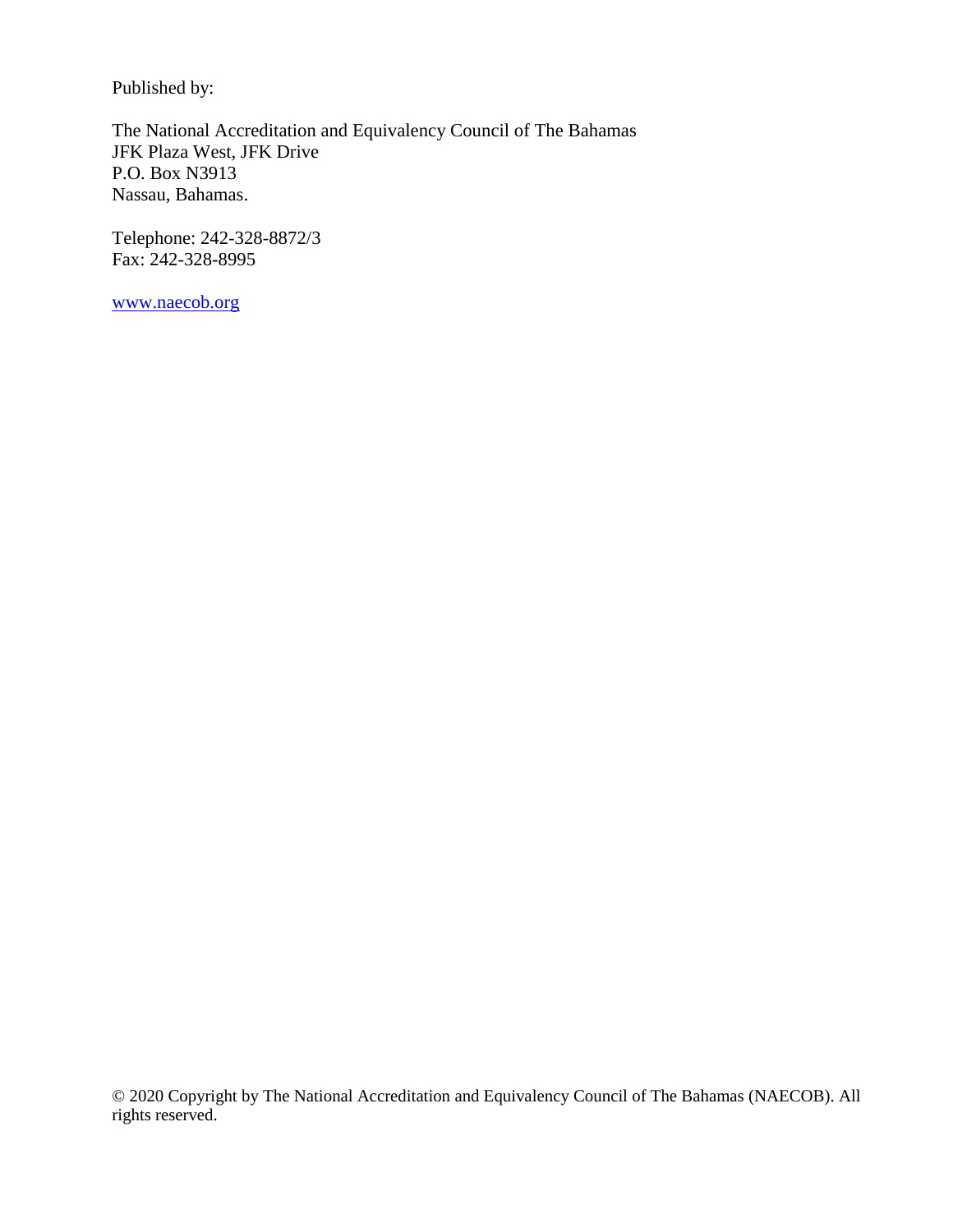### *PREAMBLE*

*It is the institution's responsibility to demonstrate that its programmes, procedures, policies, and processes are within The National Accreditation & Equivalency Council of the Bahamas' (NAECOB) recognized standards and scope of authority. NAECOB reserves the right to circumscribe its review functions to the types of institutions and programmes that are within its recognized standards & scope of authority and to liaise with specialized consultants. NAECOB also reserves the right to decline undertaking the review of institutions and programmes that are determined to be outside of NAECOB's purview, capacity, competence, or where information presented by the institution is not apropos for a substantive evaluation.*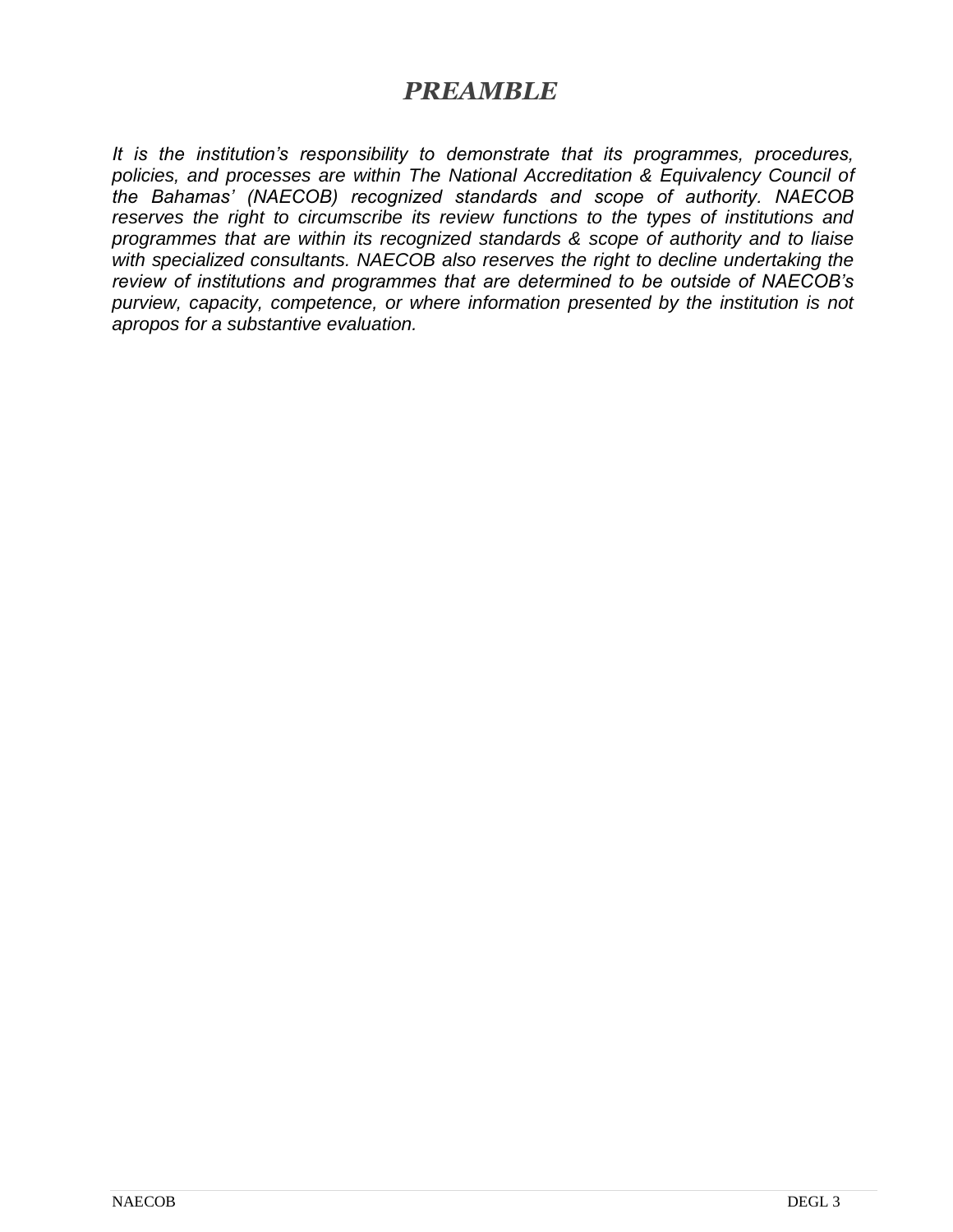# **TABLE OF CONTENTS**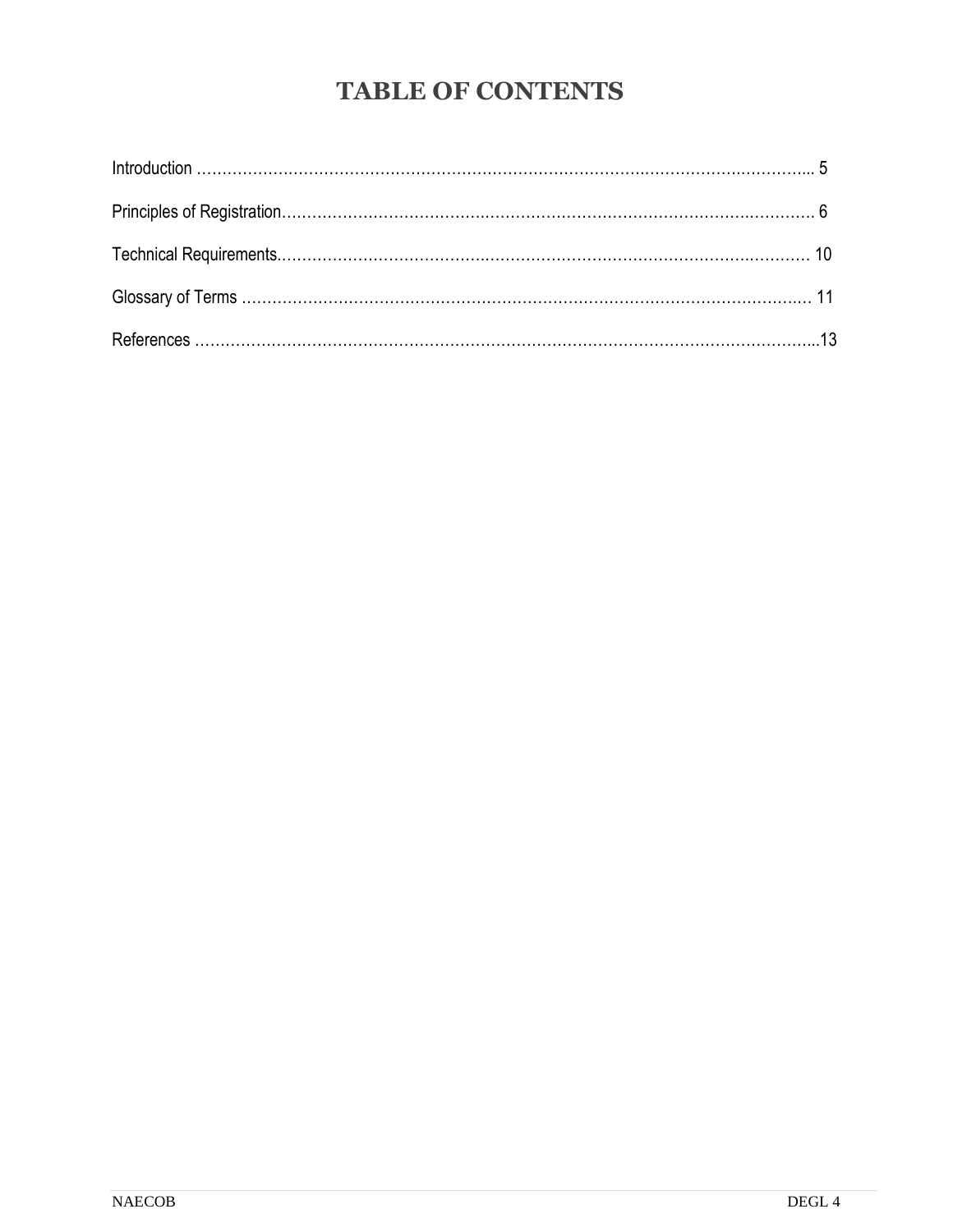# **INTRODUCTION**

This manual was developed by The National Accreditation and Equivalency Council of The Bahamas (NAECOB). Its purpose is:

- i. To provide guidelines and approval for registered institutions seeking to offer *Distance, Online Learning and Hybrid Education* courses/ programmes.
- ii. To provide an assessment framework for institutions in the process of designing and developing *Distance, Online Learning and Hybrid Education* courses / programmes.
- iii. To act as a quality assurance evaluation tool for those institutions already involved in *Distance, Online Learning and Hybrid Education* courses and programmes offerings.

These guidelines comprise eleven (11) standards of quality assurance for *Distance, Online Learning and Hybrid Education* programmes as adapted NAECOB.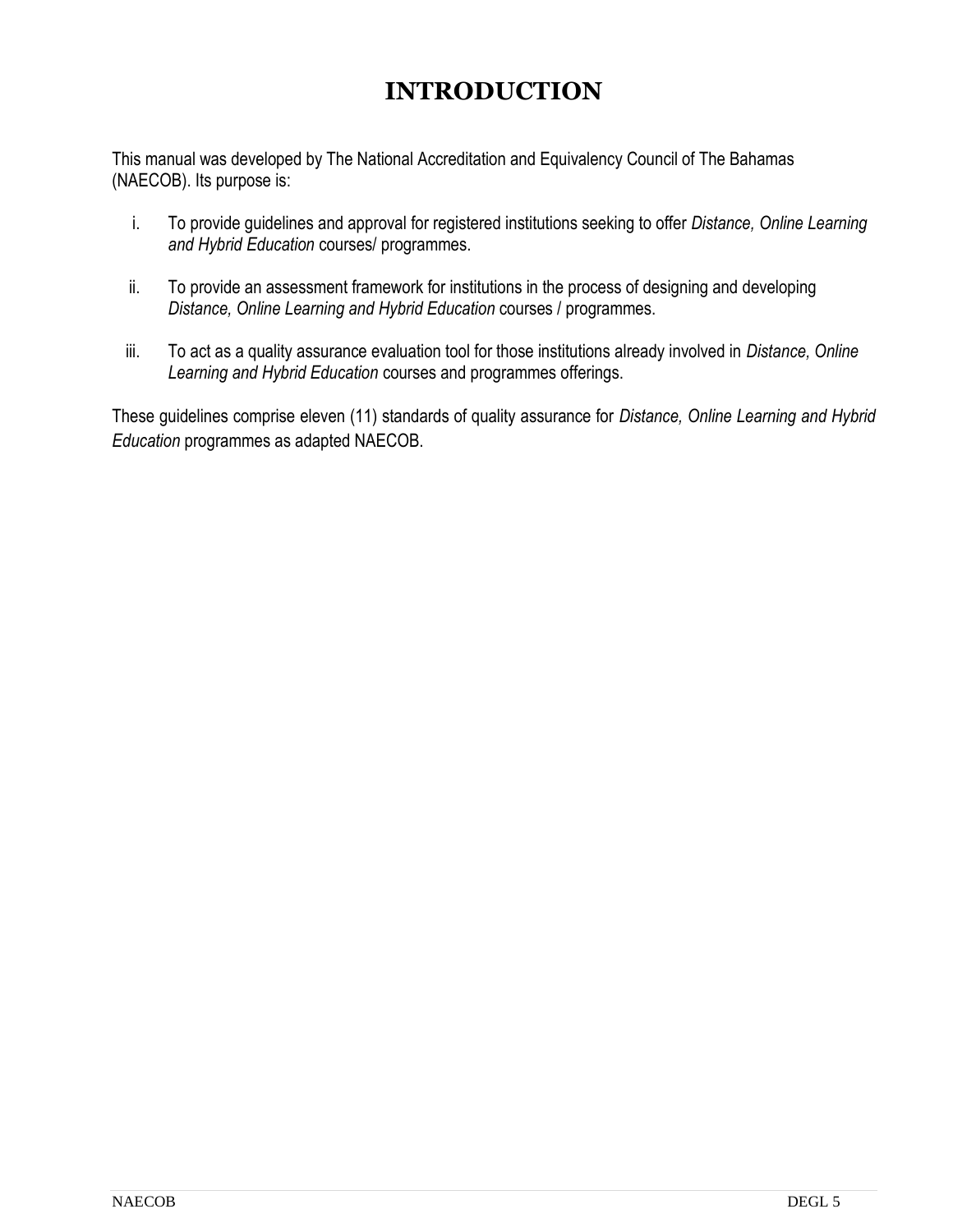## **PRINCIPLES OF REGISTRATION**

*Distance, Online Learning and Hybrid Education* Courses/Programmes

#### **Guidelines**

Institutions should consider the following guideline statements in the implementation of /and reporting on *Distance, Online Learning and Hybrid Education* courses/programmes.

Institutions are required to submit a Substantive Change Form- Distance Education available on our website www.naecob.org.

#### **Mission**

If an institution offers *Distance, Online Learning and Hybrid Education* courses or programmes, it should be reflected in the institution's mission statement. Further, online and hybrid courses should be designed to serve the academic needs and interests of the various student population, and delivered in a way that allows for the best possibility of learning and student success.

#### **Suitability**

The institution must confirm that the course content and learning outcomes are suitable *Distance, Online Learning and Hybrid Education* courses/programmes offerings.

#### **Academic Standards**

- *Distance, Online Learning and Hybrid Education* courses or programmes must reflect the same standards of academic integrity, rigor and quality of instruction as traditional classroom-based courses.
- The technology used must be appropriate to the nature, structure and objectives of the courses and programmes, and expectations concerning the use of such technology are clearly communicated to students.
- *Distance, Online Learning and Hybrid Education* courses or programs policies are clear concerning copyright issues, ownership of materials, and the creation and production of software, tele-courses, or other media productions.
- An institution entering into consortia arrangements or contractual agreements (i.e. AA or MOUs) for the delivery of courses/programmes and or related co-curricular activities or services offered by *Distance, Online Learning and Hybrid Education* courses or programmes, must ensure that sound and acceptable practices for determining the effectiveness, and quality of the courses/programmes offered by all of the participants are employed.
- Academic and technical support services are appropriate and specifically related to *Distance, Online Learning and Hybrid Education* courses/programs.
- Programme length is appropriate for each of the institution's *Distance, Online Learning and Hybrid Education* courses or programs.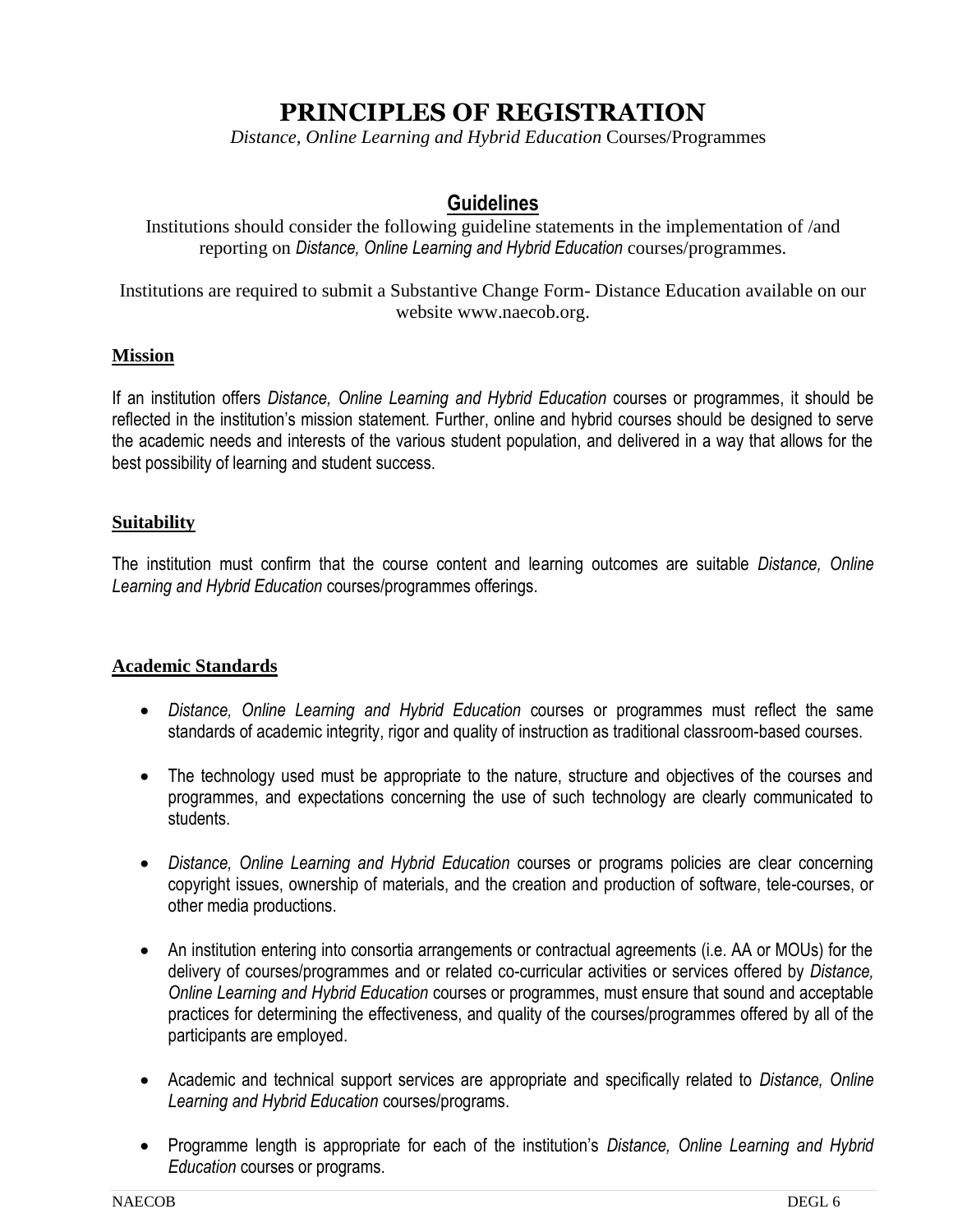- For *Online* courses, **100% of the content** is delivered online; there are no required face-to-face sessions within the course and no requirements for on-campus activity. Additionally, at least two (2) proctored activities are required: on-site exams, laboratory activities, and other activities as deemed necessary by the institution.
- For *Hybrid Learning* courses, **75-85%** of instruction is delivered online and a **minimum of 15%** is delivered face-to-face (institutional verification is required) or via synchronous Web conferencing or Interactive video. Additionally, at least two (2) proctored activities are required such as Lab experiments, final examination and other activities identified by the institution). Course development forms must include percentage of online content and list resources/activities that will constitute that percentage.

**Please Note**: *Distance, Online Learning and Hybrid Education* course offerings must offer the same comparable learning opportunities and total hours of classroom instruction as traditional face-to-face courses.

#### **Faculty**

 An institution offering *Distance, Online Learning and Hybrid Education* courses/programs ensures that there is a sufficient number of faculty qualified to develop, design, and teach the courses/programmes.

#### **Institutional Effectiveness**

- The institution has clearly written policies and definitions of procedures that governs the assessment, design, development, implementation, and evaluation of its *Distance, Online Learning and Hybrid Education* courses/programmes.
- Comparability of *Distance, Online Learning and Hybrid Education* courses or programs to campusbased programmes and courses are ensured by the evaluation of educational effectiveness, including assessments of student learning outcomes, student retention, and student satisfaction.
- The institution regularly assesses the appropriateness and effectiveness of its provision of library, learning, technological, and other essential resources and student support services for *Distance, Online Learning and Hybrid Education* courses/programs students.

#### **Library and Learning/ Information Resources**

- Students have adequate and appropriate access to Virtual Library or related collections and services.
- Access is provided to laboratories, facilities, and equipment appropriate to *Distance, Online Learning and Hybrid Education* courses/programmes.
- The institution ensures that appropriate learning resources, including software are available to students.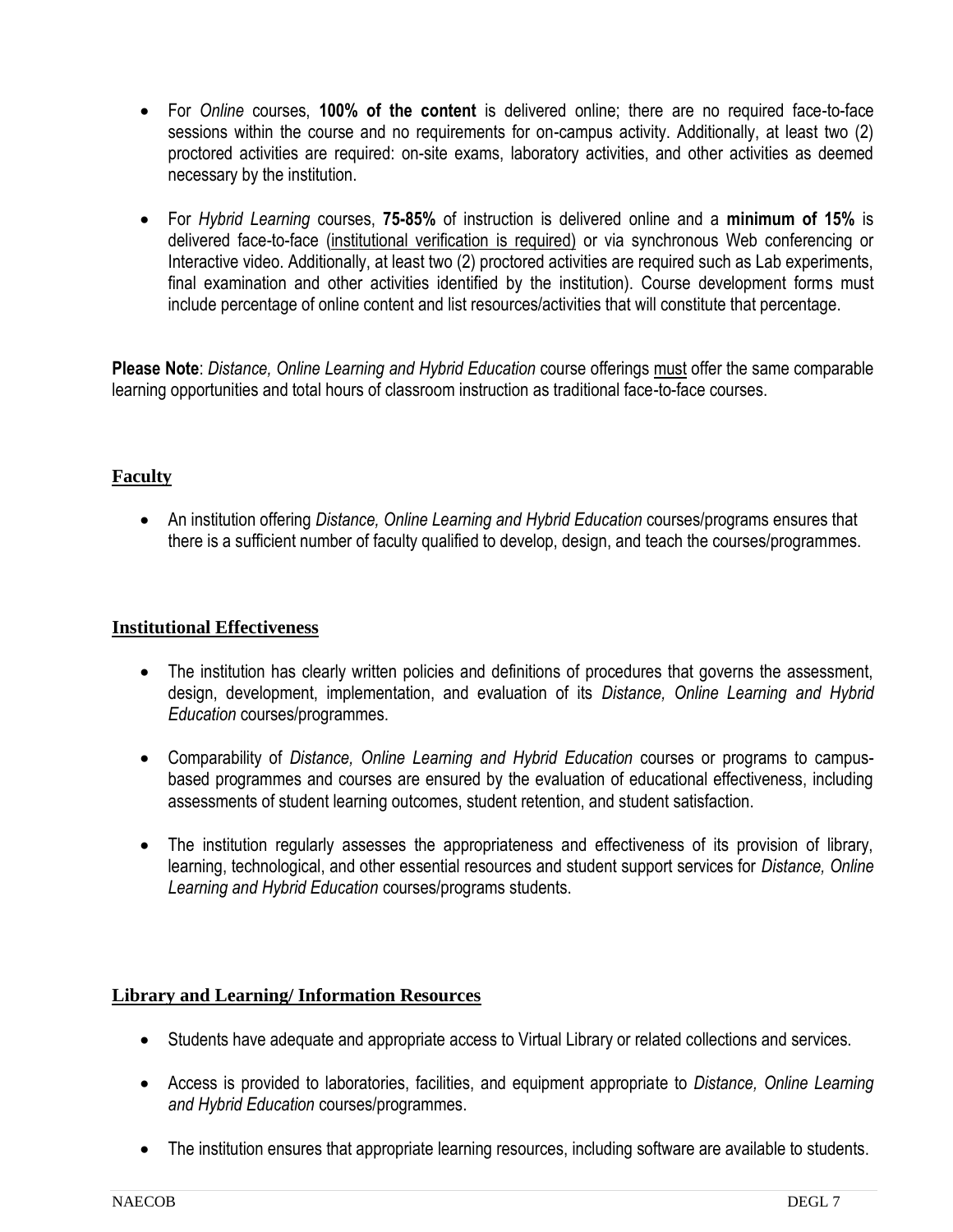#### **Technological Resources**

- The institution regularly assesses the appropriateness, effectiveness and relativeness of its technological infrastructure to support the courses/programs' methodology.
- Appropriate and current resources and technical expertise required for *Distance, Online Learning and Hybrid Education* courses/programs are available and maintained.

#### **Teaching Resources**

- The institution regularly analyses the appropriateness, effectiveness and the relativeness of its Learning Management System in the delivery of courses/programmes.
- The institution ensures that appropriate and current teaching tools are available to students.

#### **Student Services**

- The institution ensures that appropriate communication access and resources are available to students.
- Students have adequate access to the range of services appropriate to support the courses/programmes for which they are enrolled.
- Students enrolled in *Distance, Online Learning and Hybrid Education* courses/programmes have adequate guidelines for filing complaints.
- Documented procedures assure that security of students' personal information is protected during assessments and evaluations and in the dissemination of results.
- Students enrolled in *Distance, Online Learning and Hybrid Education* courses/programmes are able to use the technology employed, have the equipment necessary to succeed, and are provided assistance in using the technology employed.
- Students are provided with clear, complete, and timely information on the curriculum, course and degree requirements, nature of faculty/student interaction, assumptions about technological competence and skills, technical equipment requirements, and academic support services specific to students' location and mode of delivery.
- Class schedules and registration materials for students should clearly indicate which method of instruction will be utilized in a course i.e. online, distance, hybrid, web-enhanced and what technological requirements, if any, are required.
- Students are provided with appropriate information to include: online navigation tutorial, introduction to the Learning Management System (LMS), course syllabus, institutional policies governing *Distance, Online Learning and Hybrid Education* courses/programmes, instructor office hours and communication contacts, email addresses, LMS support system, attendance & grading policy, and system requirements.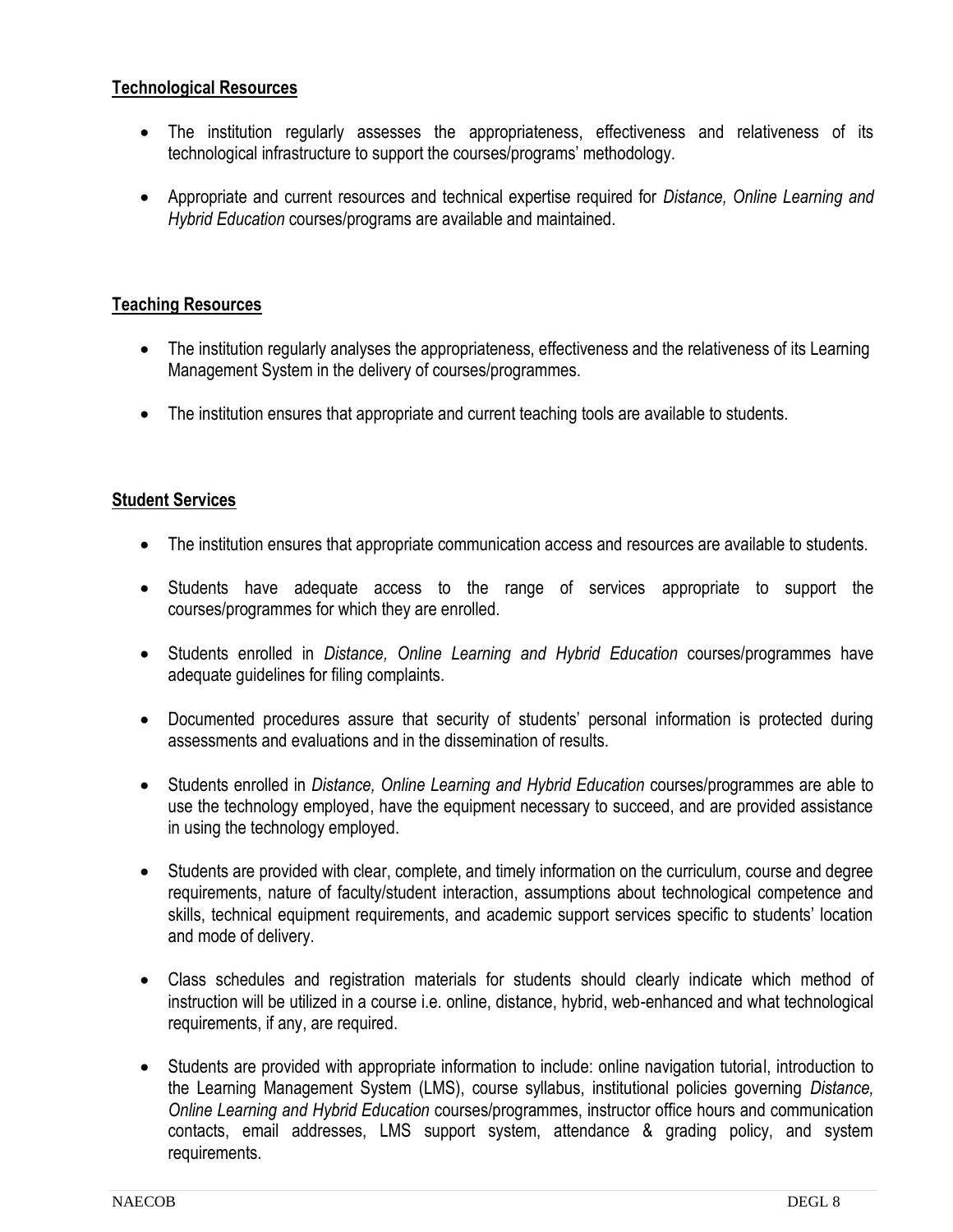#### **Facilities and Equipment**

- The institution ensures that the required physical, financial, communication, academic, and technological resources are available to students enrolled in *Distance, Online Learning and Hybrid Education* courses/programmes to facilitate leaning and enhance student learning outcomes.
- The institution ensures that the facilities, equipment and technical expertise are appropriate to meet programme or course objectives, and a plan for obsolescence is evident.

#### **Security Services**

- The institution ensures that identity of students enrolled in *Distance, Online Learning and Hybrid Education* courses/programmes is securely maintained and consistently verified.
- The institution ensures that integrity is maintained with regard to test taking for students enrolled in *Distance, Online Learning and Hybrid Education* courses/programmes.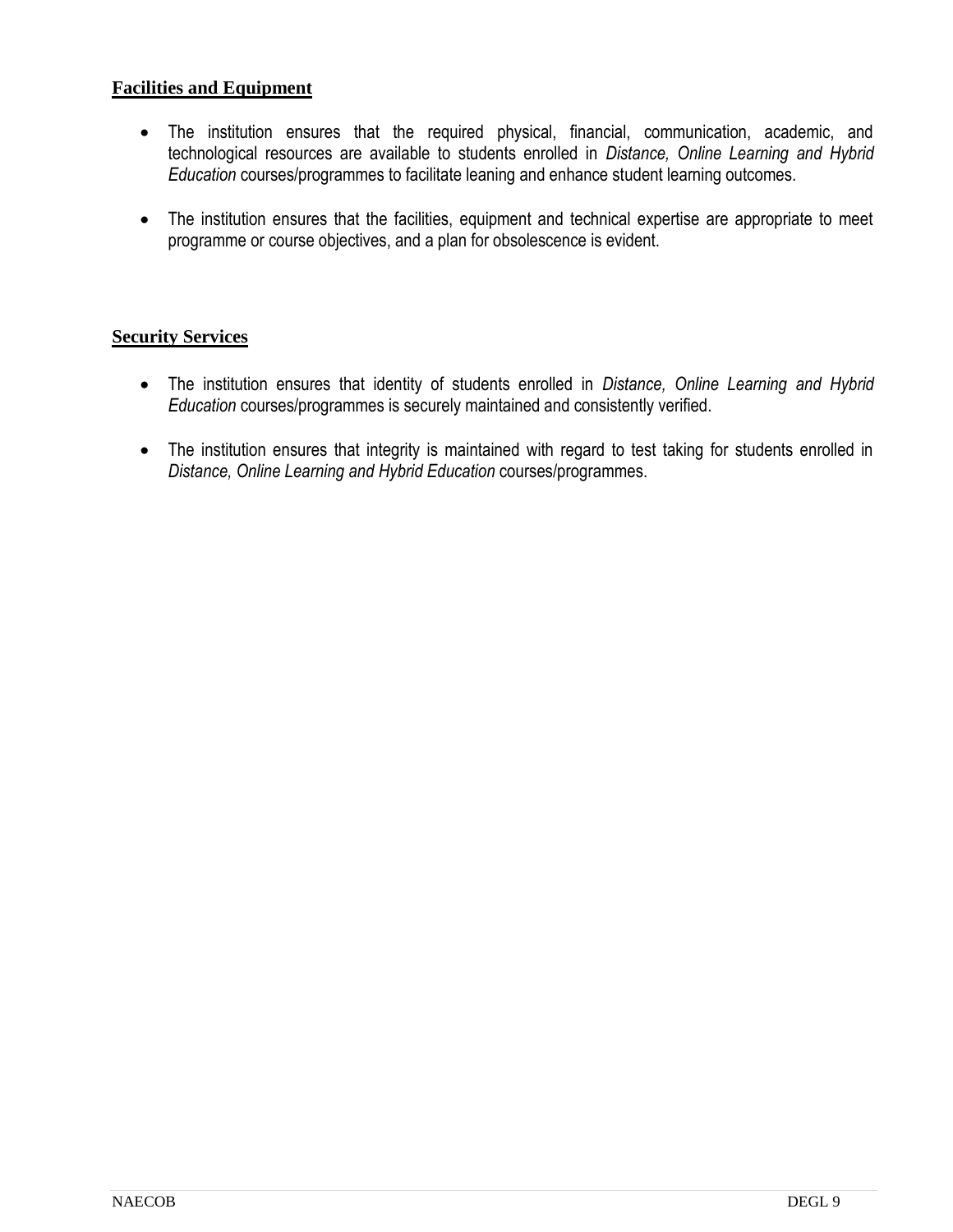## **TECHNICAL REQUIREMENTS**

There should be a technical requirement for all *Distance, Online Learning and Hybrid Education* courses or programmes.

To facilitate all digital courses, institutions must ensure and/or where necessary, have a policy to ensure that students are proficient in the following:

- i. Access to and the ability to use computers and related digital devices;
- ii. Access to and the ability to use Internet browsers; (Internet Explorer, Microsoft office etc.);
- iii. Access to and the ability to use their student portal in the Learning Management System (LMS);
- iv. Access to and the ability to use internet on a regular basis.

Institutions must identify and satisfy the need of students for skill strengthening, so that all students are proficient in digital learning.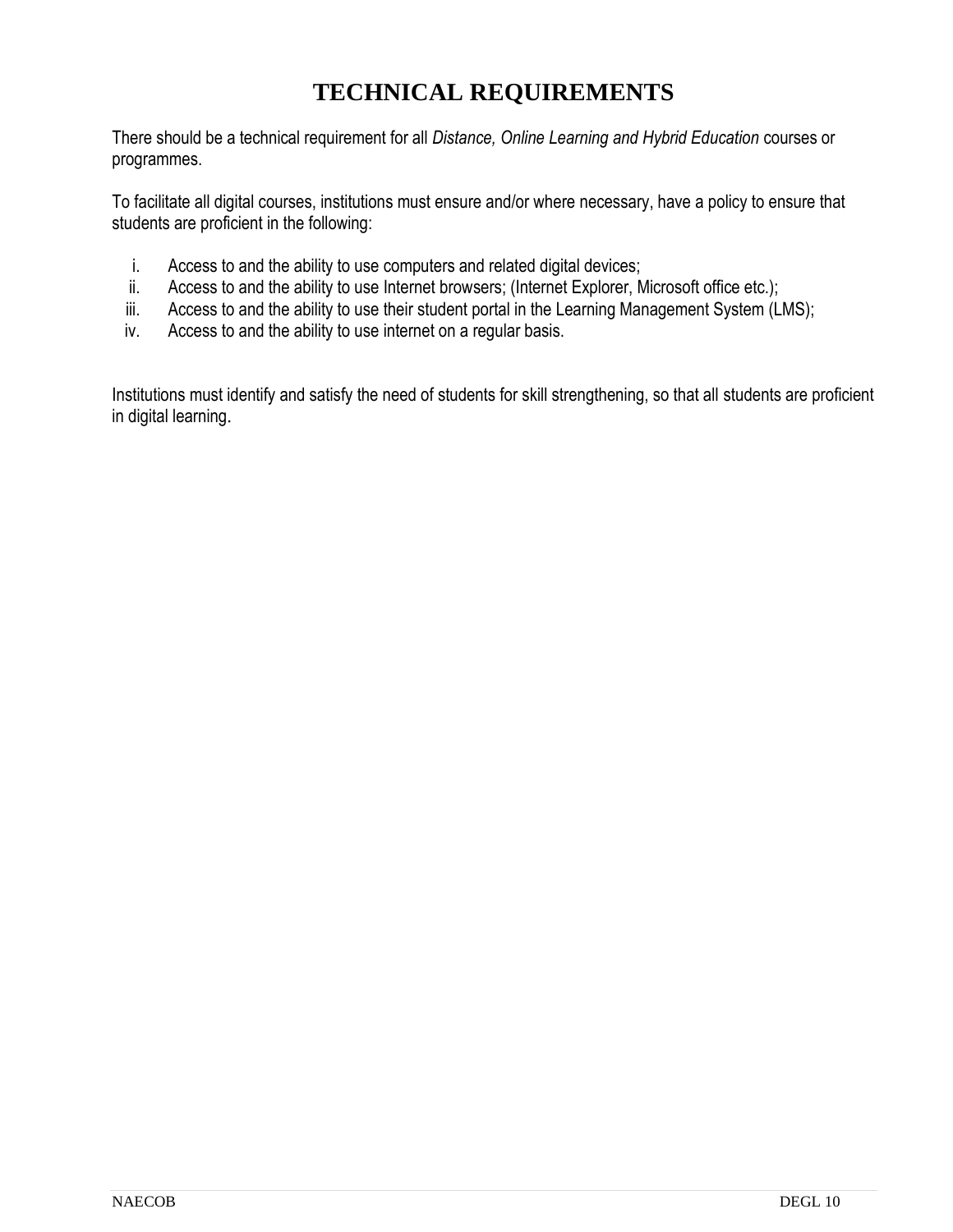## **GLOSSARY OF TERMS**

#### **DISTANCE LEARNING**

Distance Learning, also called Remote Learning and Virtual Instruction or Training, is a formal process of delivering instruction, educational services or support to students via electronic or other media (one-way and two-way transmissions through open broadcast, closed circuit, cable, microwave, broadband lines, fiber optics, satellite, or wireless communications devices; audio conferencing; or video cassettes, DVD'S, and CD-ROMS) regardless of the location of the student or the instructor. However, the majority of the instruction (interaction between students and instructors and among students) occurs when students and instructors are not in the same place. Instruction may be synchronous or asynchronous. (Southern Association of Colleges and Schools-Commission on Colleges, June 1997; Western Association of Senior College and University Commission 2008).

#### **ONLINE COURSE**

A course where the instruction is entirely online and delivered through the use of technology. It eliminates geography as a factor between the student and the institution (Panola College, 2019).

#### **HYBRID LEARNING**

Hybrid Learning (also known as Blended Learning) combines web-based learning with traditional (face-to-face) classroom environment. Most course activity is completed online, but there are some required face-to-face instructional activities such as lectures, discussions, labs, or other in-person learning activities. (Panola College, 2019).

#### **RELATED TERMS AND CONCEPTS**

#### **Online learning**

A form of distance learning where the bulk of instruction is offered via computer and the Internet (Western Association of Schools and Colleges, 2008).

#### **E-learning**

Any electronically assisted instruction (Western Association of Schools and Colleges, 2008).

#### **Web-enhanced course**

The use of online resources or activities to enrich a component of a traditional synchronous classroom or complements in-person class sessions without reducing the number of required class meetings (Panola College, 2019).

#### **MOOCs**

Massive Open Online Courses (MOOCs) are [free online courses](https://www.edx.org/?utm_campaign=Mooc.org&utm_source=Mooc.org&utm_medium=Mooc.org-Intro&utm_content=Free-Online-Courses) that provide an affordable and flexible way to learn new skills, advance your career and deliver quality educational experiences at scale such as college preparations, supplemental learning, lifelong learning, and corporate eLearning & training (Commonwealth of Learning, 2016).

#### **Open Learning**

Learning based on independent study or initiative rather than formal classroom instruction (Connick, 1999).

#### **Synchronous**

A real-time learning event in which a group of students and/or instructors engage in learning at the same time, be it face-to-face or mediated technology (Connick, 1999).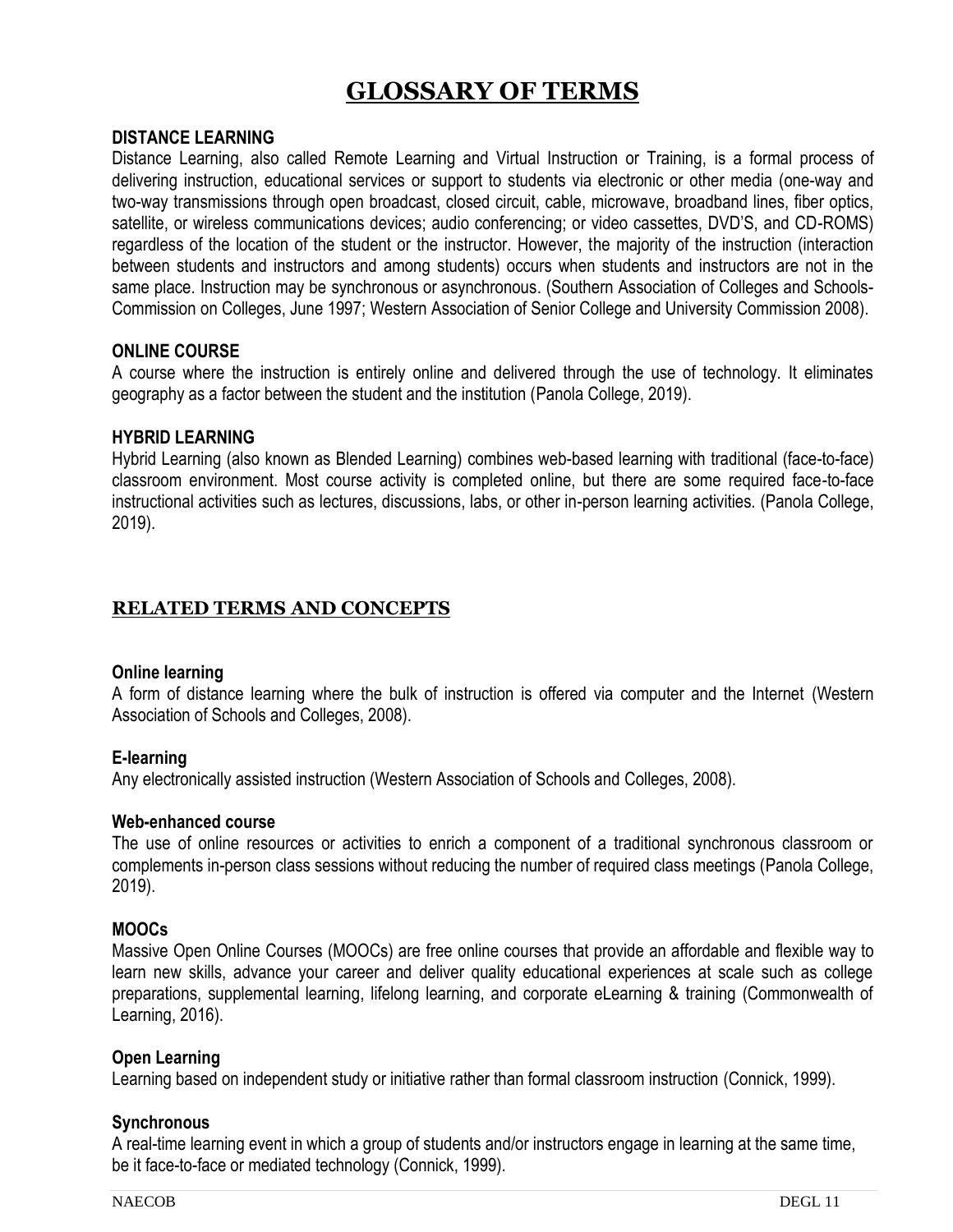#### **Asynchronous**

Web-based learning/communication which takes place between students and instructors at different times and places. It offers a choice of where and when you will access learning (Connick, 1999).